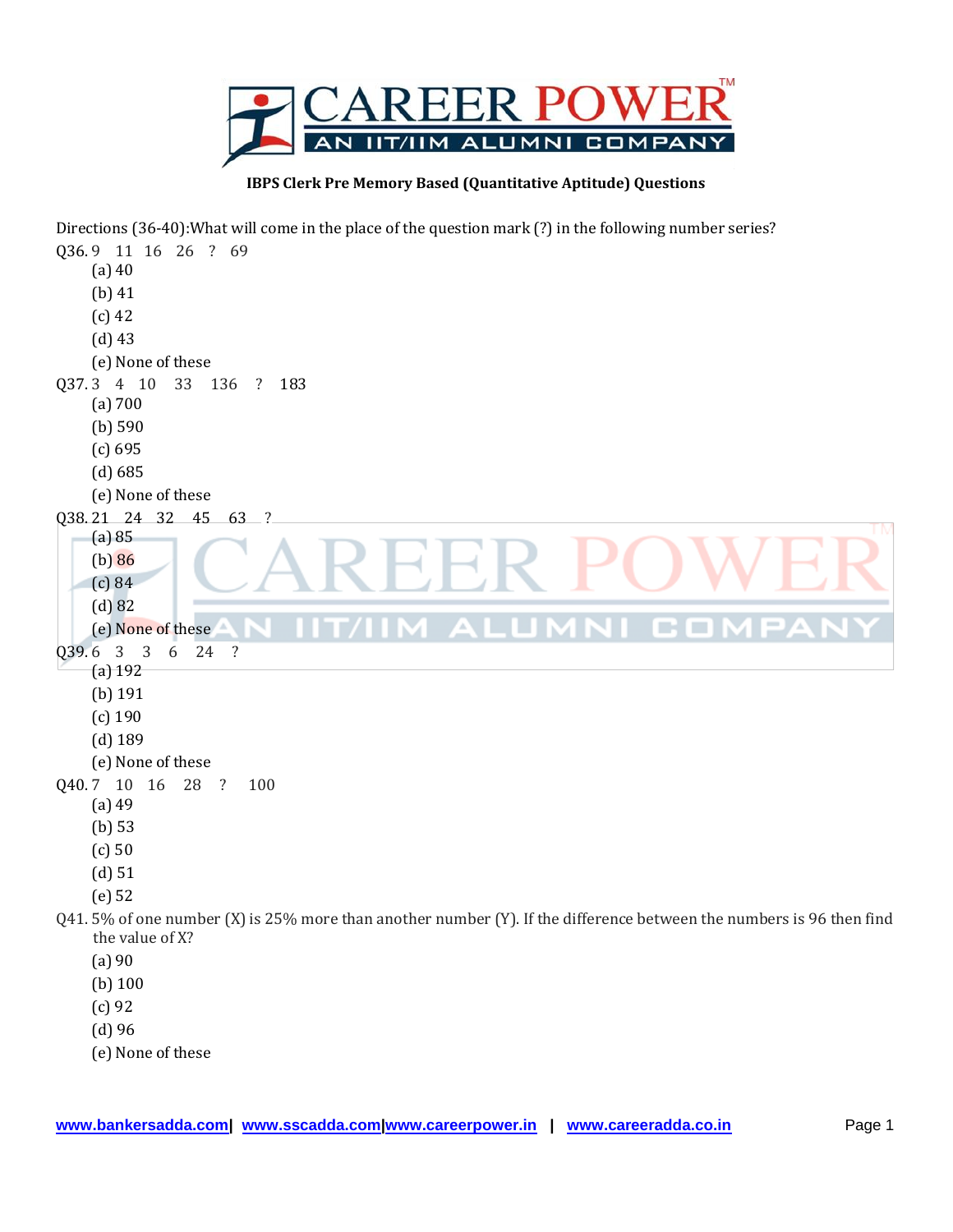- Q42. The ratio of A's age 3 years ago and B's age 5 years ago is 4:5. If A is 4 years younger than B then what is the present age of B?
	- (a) 16
	- (b) 14
	- (c) 11
	- (d) 15
	- (e) None of these
- Q43. Two pipes A and B can fill a tank in 16 hrs and 12 hrs respectively. The capacity of the tank is 240 litres. Both the pipes are opened simultaneously and closed after 2 hrs. How much more water (In Liters) needed to fill the tank?
	- (a) 100
	- (b) 170
	- (c) 70
	- (d) 190
	- (e) None of these
- Q44. A person cover 32km downstream is 240 minutes and same person cover 48 km upstream in 1440 minutes. Then find the rate of current?
	- (a) 4kmph
	- (b) 5kmph
	- (c) 3kmph
	- (d) 2kmph
	- (e) None of these
- Q45. The simple interest on a certain sum at 15% per annum for 5 year is Rs1500 more to the simple interest on the same at 12% per annum for the same period. Find the sum-
	- (a) Rs 12000
	- (b) Rs12500
	- (c) Rs 8000
	- (d) Rs 10000
	- (e) None of these
- Q46. The numerator of a fraction is decreased by 25% and the denominator is increased by 250%. If the resultant fraction is  $\frac{6}{5}$ , what is the original fraction?

(a) 
$$
\frac{22}{5}
$$
  
\n(b)  $\frac{24}{5}$   
\n(c)  $\frac{27}{6}$   
\n(e)  $\frac{30}{11}$   
\n(f)  $\frac{28}{5}$   
\n(g)  $\frac{28}{5}$ 

- Q47. A dishonest vendor professes to sell fruits at the cost price but he uses a weight of 800 grams in lieu of 1 kg weight. Find his percentage gain.
	- (a)  $22\%$  (b)  $24\%$ (c) 25% (d) 30%
	- (e) 20%
- Q48. A is 2.5 times as good workman as B and A is able to finish the work in 50 days less than B. Find the time in which they can do it working together.
	- (a)  $21\frac{18}{19}$ days (b)  $23\frac{17}{21}$  days (c)  $22\frac{6}{7}$ days (d)  $20\frac{3}{4}$  days
- **www.bankersadda.com| www.sscadda.com|www.careerpower.in | www.careeradda.co.in** Page 2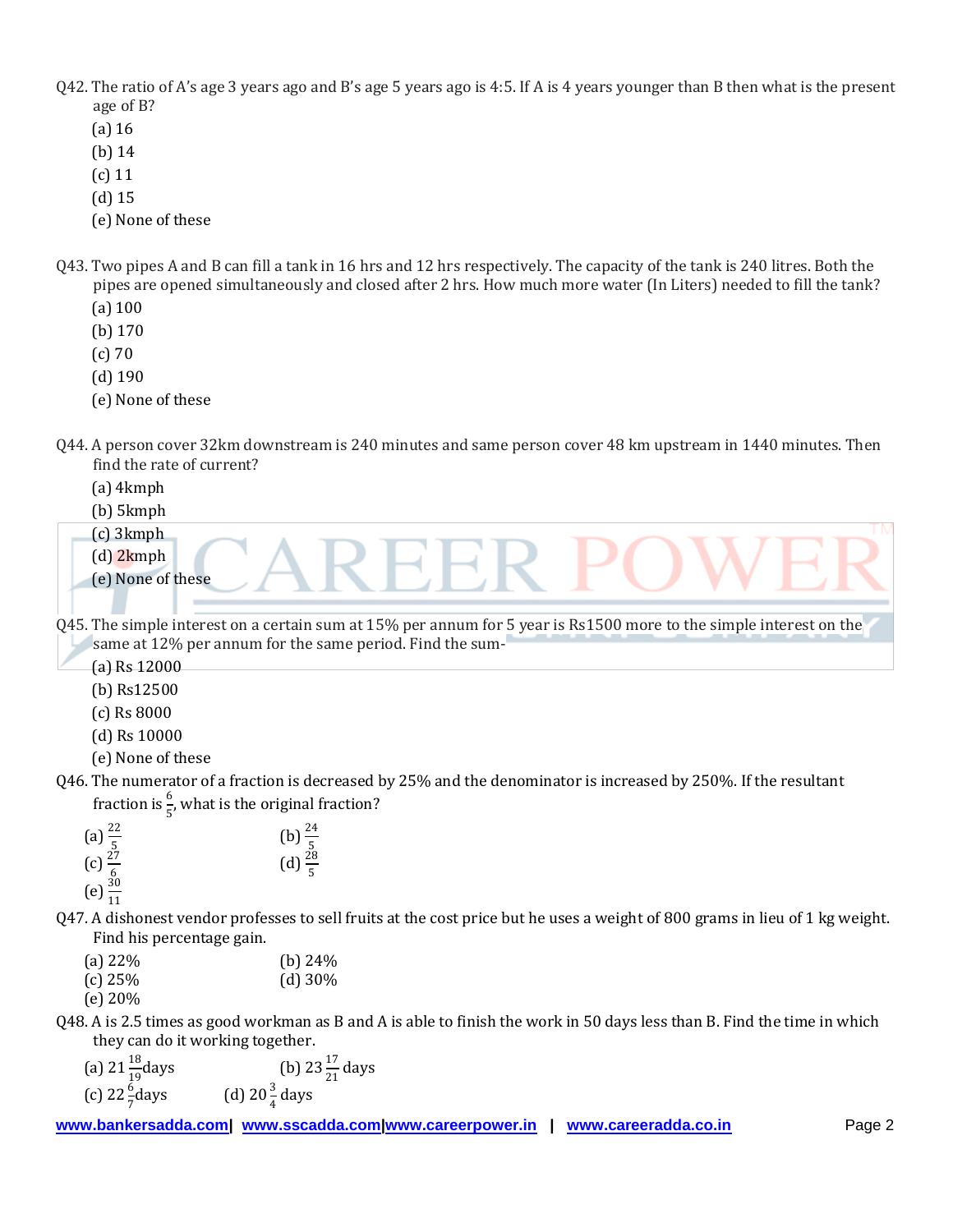(e)  $25\frac{1}{4}$ days

- Q49. The total of the ages of a class of 60 girls is 900 years. The average age of 20 girls is 12 years and that of the other 20 girls is 16 years. What is the average age of the remaining girls?
	- (a)14 years
	- (b)15 years
	- (c) 16 years
	- (d) 17 years
	- (e) none of these
- Q50. Mr. Ankit invests 14% of his monthly income every month i.e. Rs.1,750 in shares, 8% in Insurance policies and 7% in fixed deposits. What is the total annual amount invested by him?
	- (a)Rs. 3275
	- (b) Rs. 3450
	- (c) Rs. 3625
	- (d) Rs. 3800
	- (e) none of these

Directions (51-55): Given below is the table showing marks (out of 100) of 5 students A, B, C, D and E in class test on different days of a week.

|           | A  | в  |                 |    | E  |
|-----------|----|----|-----------------|----|----|
| Monday    | 74 | 65 | 36              | 59 | 84 |
| Tuesday   | 69 | 68 | 70              | 51 | 72 |
| Wednesday | 49 | 82 | 75 <sub>2</sub> | 64 | 59 |
| Thursday  | 55 | 72 | 62              | 70 | 68 |
| Friday    | 67 | 56 | 77              | 81 | 74 |

- Q51. What is the difference between total score of B on Monday, Wednesday and Thursday together and the total score of E on Tuesday, Wednesday and Friday together ?
	- (a) 12
	- (b) 14
	- (c) 10
	- (d) 20
	- (e) None of these

Q52. Marks of E on Monday is what percent more than marks of B on Thursday ?

- (a) 15%
- (b)  $16\frac{2}{3}\%$
- (c) 20%
- (d) 25%
- (e) None of these

Q53. What is the average marks scored by C on the given days ?

- $(a) 60$
- (b) 62
- (c) 52
- (d) 64

(e) None of these

**www.bankersadda.com| www.sscadda.com|www.careerpower.in | www.careeradda.co.in Page 3**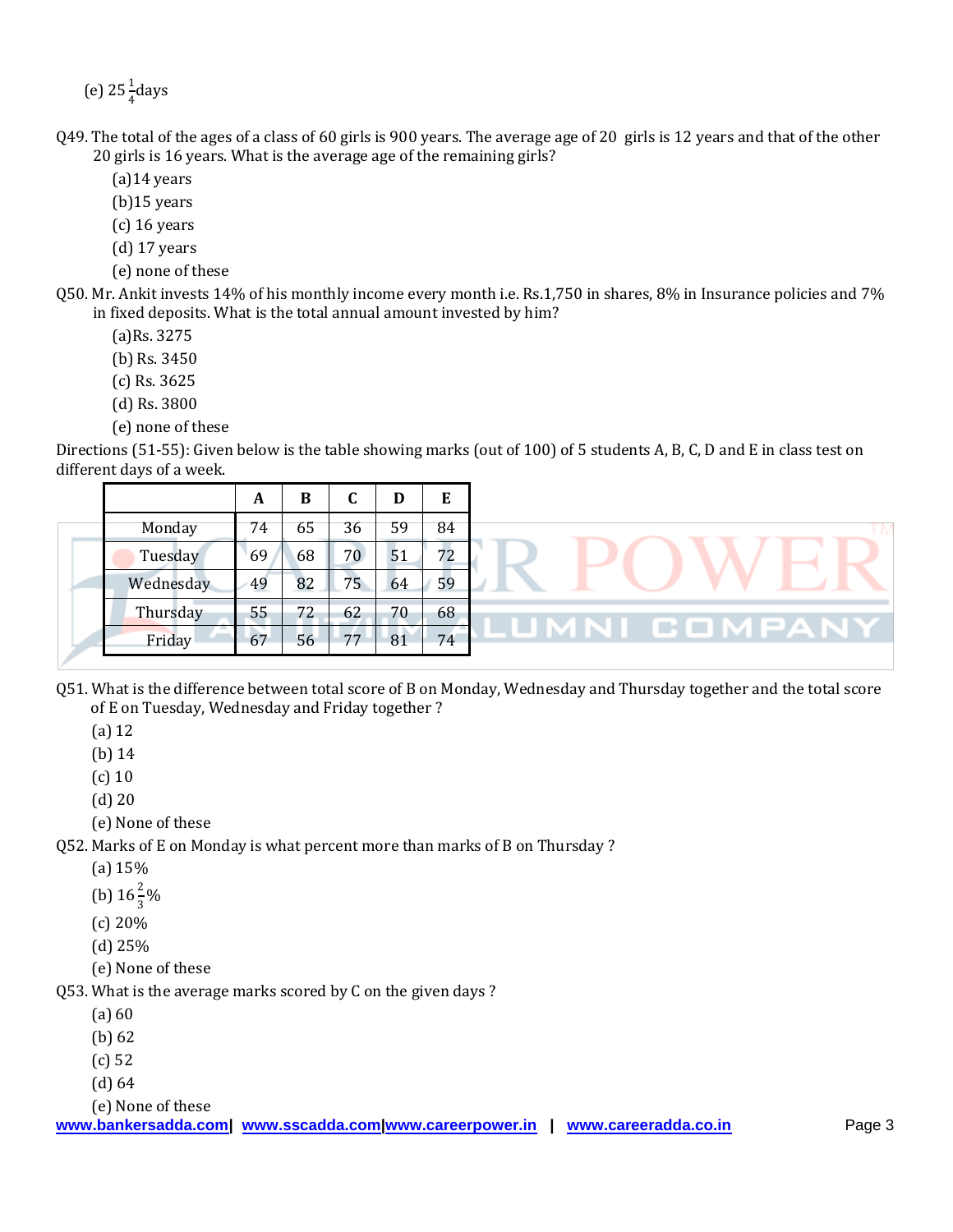- Q54. What is the ratio of total marks scored by C on Tuesday and Wednesday together to the total marks scored by D on the same days together ?
	- (a) 23 : 28
	- (b) 28 : 23
	- (c) 29 : 23
	- (d) 23 : 29
	- (e) None of these

Q55. Total marks scored by E on all days together are how much more than total marks scored by A on all days together ?

- (a) 43
- (b) 45
- (c) 55
- (d) 65
- (e) None of these

Directions (56 - 70) : What should come in place of question mark (?) in the following questions? Q56. 36%of 170+? %of 592 = 150

```
(a)14.6
    (b) 17.8
    (c) 16.4
    (d)15
    (e) None of these
Q57. (12.11)^2 + (?)^2 = 732.2921(a)20.2
      (b) 24.2
                                          IM ALUMNI CON
      (c)23.1
      (d) 19.2
      (e) None of these
058. 288 \div ?x 57 = 2052(a) 8
      (b) 7
      (c) 6
      (d) 9
      (e) None of these
Q59. (1125 - 274 - 323) \div (875 - 654 - 155) = ?(a) 9
      (b) 6
      (c) 7
      (d) 8
     (e) None of these
Q60. (42)^2 \div 6.3 \times 26 = ?(a) 7182
      (b) 7269
     (c) 7260
      (d) 7240
      (e) None of these
Q61. 115% of 4880 – 85% of 1640 = ?
    (a) 4218 (b) 4368
```